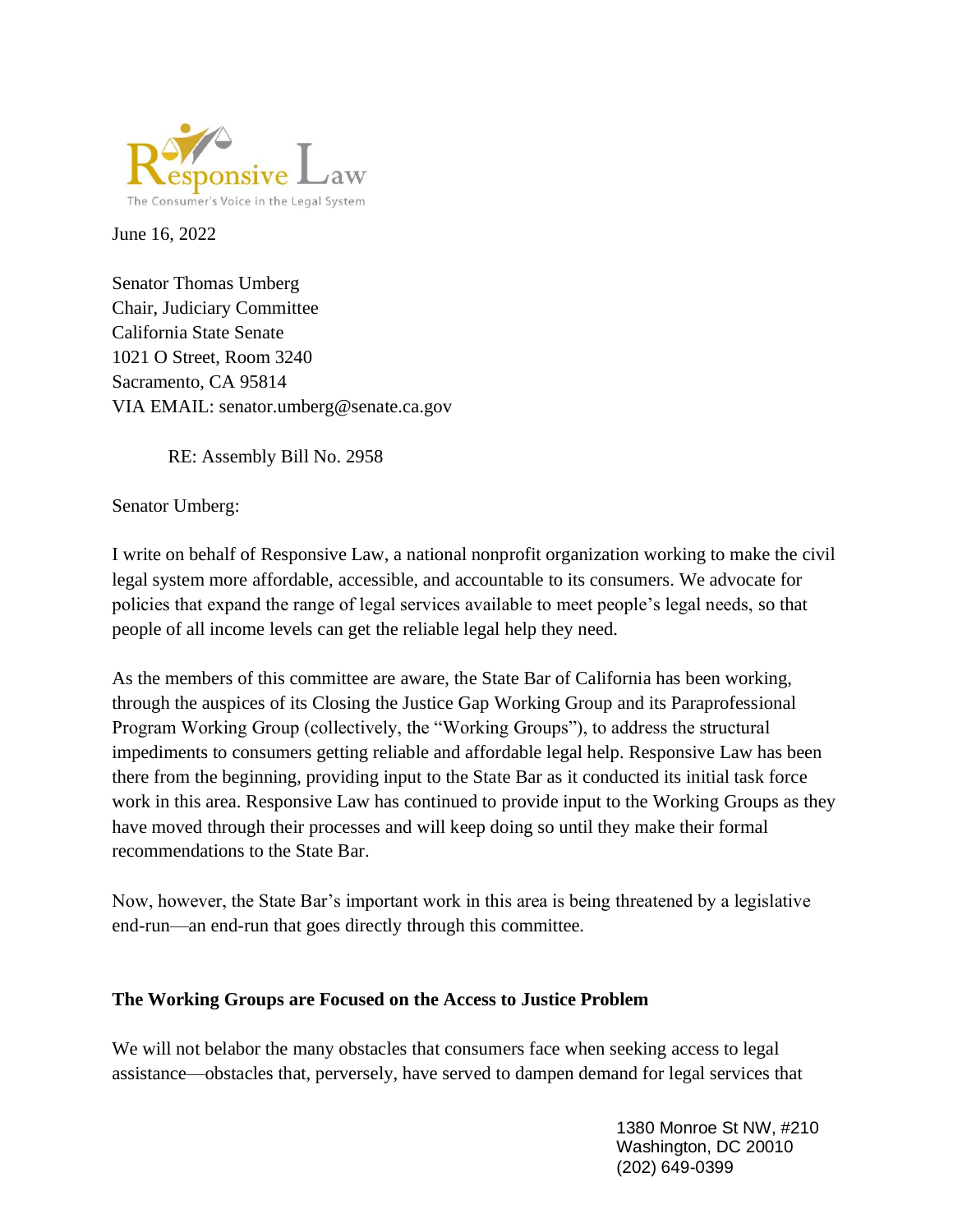California lawyers could otherwise provide to citizens of the state. The two primary pathways that the Working Groups are approaching to address these obstacles are:

- Assessing the feasibility of a "regulatory sandbox" (a concept deployed successfully by the State of Utah in 2020) to allow the State Bar to test regulatory reforms and gather data about the impact of such reforms on access to legal help and consumer protection.
- Potential licensure of paraprofessionals to provide certain limited-scope legal services.

## **The Public Nature of the Working Groups**

For several years now, the Working Groups have been holding hearings and gathering data so that they can make informed decisions and recommendations about these matters. These hearings have benefited from the participation of a wide range of member perspectives, including consumer-facing attorneys, legal consumers, trial courts, and legal services organizations. This process has been—and continues to be—public-facing, transparent, and empirical.

## **The Proposed Amendments Hamstring the Bar's Work**

Unlike the open and informed process followed by the Working Groups, the amendments in Section 3—tacked onto the State Bar's general funding bill—represent a backdoor attempt to gut the very work the Bar is seeking to do. Made public just today, with next to no time for public review and input, these amendments are nakedly protectionist. They attempt to short-circuit the Working Group process by preventing the Bar from *even considering* tweaks to broad categories of regulation. Effectively, the amendments foreclose any consideration of changes to the current prohibition on fee-sharing or the scope of the "practice of law" monopoly enjoyed by lawyers. It does not matter whether any such changes—no matter how minor—would be in the public interest. The amendments lock the current rules in, any evidence to the contrary be damned. How is that serving the public?

And this is not the first time we have encountered these issues. The proposed amendments strongly echo complaints from practicing attorneys that we have heard repeatedly. But while Responsive Law does not believe these complaints have merit, they should be considered via an open, public, and evidence-based process—not a back-door thumbing of the scale in favor of private practice attorneys. (This is a particularly bad look when eight out of eleven members of this committee are lawyers).

The Working Groups are deep into a process that will be completed in a matter of months. And even when it is done, any Working Group recommendations for regulatory change would still need to be approved by the State Bar, the California Supreme Court, and (if there is a need for